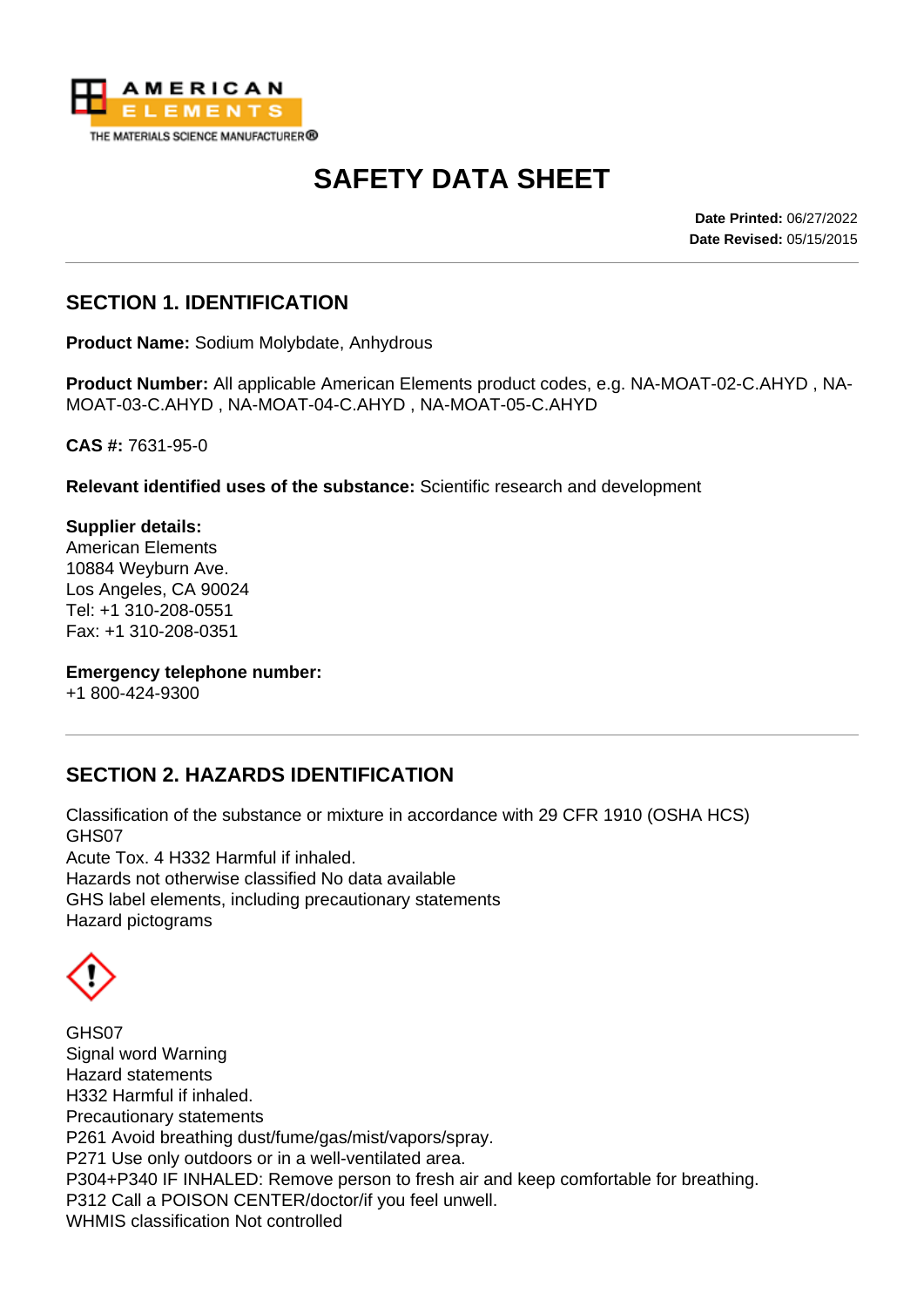Classification system HMIS ratings (scale 0-4) (Hazardous Materials Identification System) HEALTH FIRE REACTIVITY 1  $\Omega$  $\Omega$ Health (acute effects)  $= 1$  $Flammability = 0$ Physical Hazard  $= 0$ Other hazards Results of PBT and vPvB assessment PBT: N/A vPvB: N/A

#### **SECTION 3. COMPOSITION/INFORMATION ON INGREDIENTS**

**Substances** CAS No. / Substance Name: 7631-95-0 Sodium molybdenum oxide Identification number(s): EC number: 231-551-7

#### **SECTION 4. FIRST AID MEASURES**

Description of first aid measures If inhaled: Supply patient with fresh air. If not breathing, provide artificial respiration. Keep patient warm. Seek immediate medical advice. In case of skin contact: Immediately wash with soap and water; rinse thoroughly. Seek immediate medical advice. In case of eye contact: Rinse opened eye for several minutes under running water. Consult a physician. If swallowed: Seek medical treatment. Information for doctor Most important symptoms and effects, both acute and delayed: No data available Indication of any immediate medical attention and special treatment needed: No data available

#### **SECTION 5. FIREFIGHTING MEASURES**

Extinguishing media

Suitable extinguishing agents Product is not flammable. Use fire-fighting measures that suit the surrounding fire.

Special hazards arising from the substance or mixture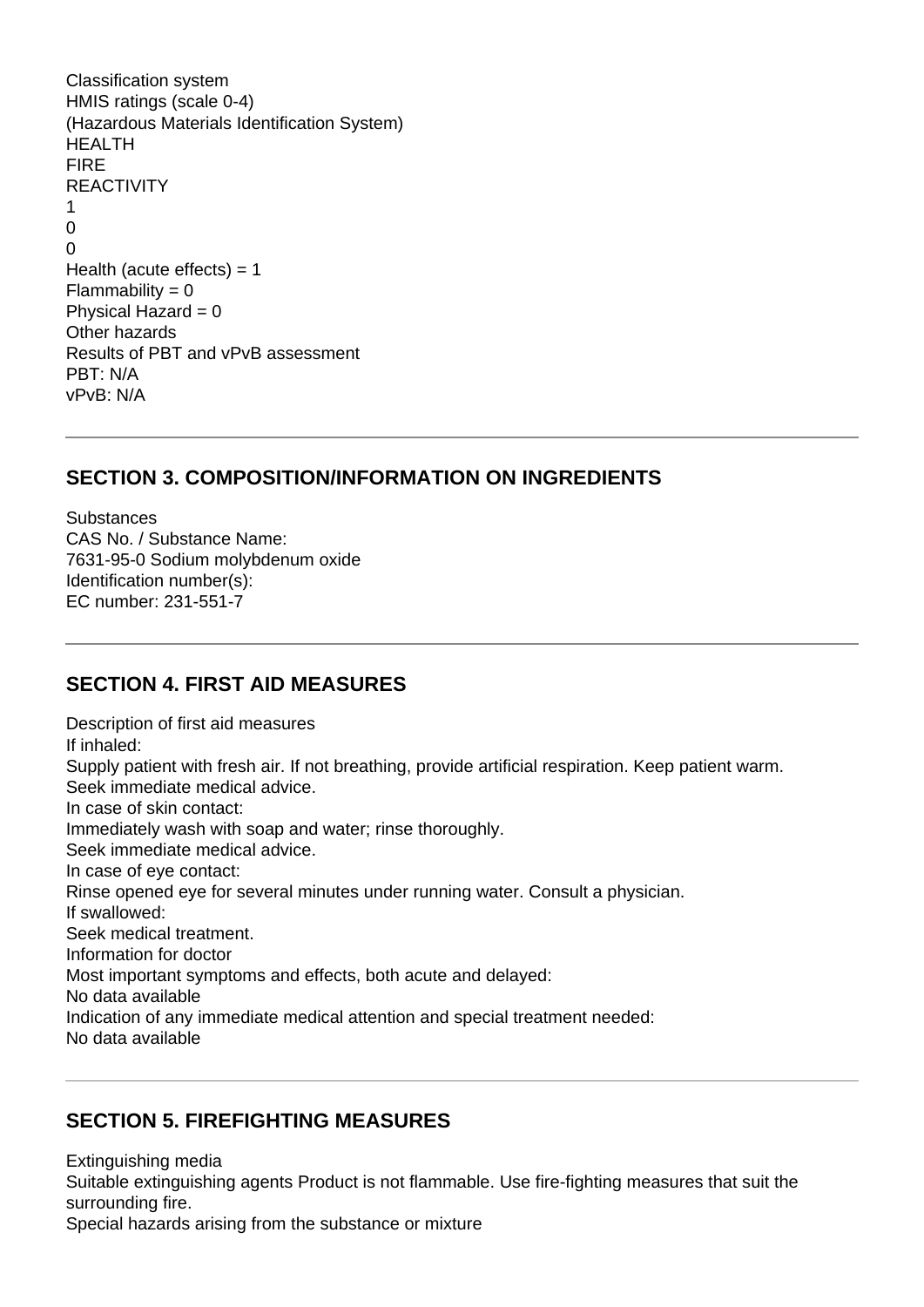If this product is involved in a fire, the following can be released: Sodium oxide Metal oxide fume Advice for firefighters Protective equipment: Wear self-contained respirator. Wear fully protective impervious suit.

## **SECTION 6. ACCIDENTAL RELEASE MEASURES**

Personal precautions, protective equipment and emergency procedures

Use personal protective equipment. Keep unprotected persons away.

Ensure adequate ventilation

Environmental precautions: Do not allow product to enter drains, sewage systems, or other water courses.

Methods and materials for containment and cleanup:

Dispose of contaminated material as waste according to section 13.

Ensure adequate ventilation.

Prevention of secondary hazards: No special measures required.

Reference to other sections

See Section 7 for information on safe handling

See Section 8 for information on personal protection equipment.

See Section 13 for disposal information.

## **SECTION 7. HANDLING AND STORAGE**

**Handling** 

Precautions for safe handling

Handle under dry protective gas.

Keep container tightly sealed.

Store in cool, dry place in tightly closed containers.

Ensure good ventilation at the workplace.

Information about protection against explosions and fires: The product is not flammable

Conditions for safe storage, including any incompatibilities

Requirements to be met by storerooms and receptacles: No special requirements.

Information about storage in one common storage facility:

Store away from water/moisture.

Store away from oxidizing agents.

Further information about storage conditions:

Store under dry inert gas.

This product is hygroscopic.

Keep container tightly sealed.

Store in cool, dry conditions in well-sealed containers.

Protect from humidity and water.

Specific end use(s) No data available

# **SECTION 8. EXPOSURE CONTROLS/PERSONAL PROTECTION**

Additional information about design of technical systems:

Properly operating chemical fume hood designed for hazardous chemicals and having an average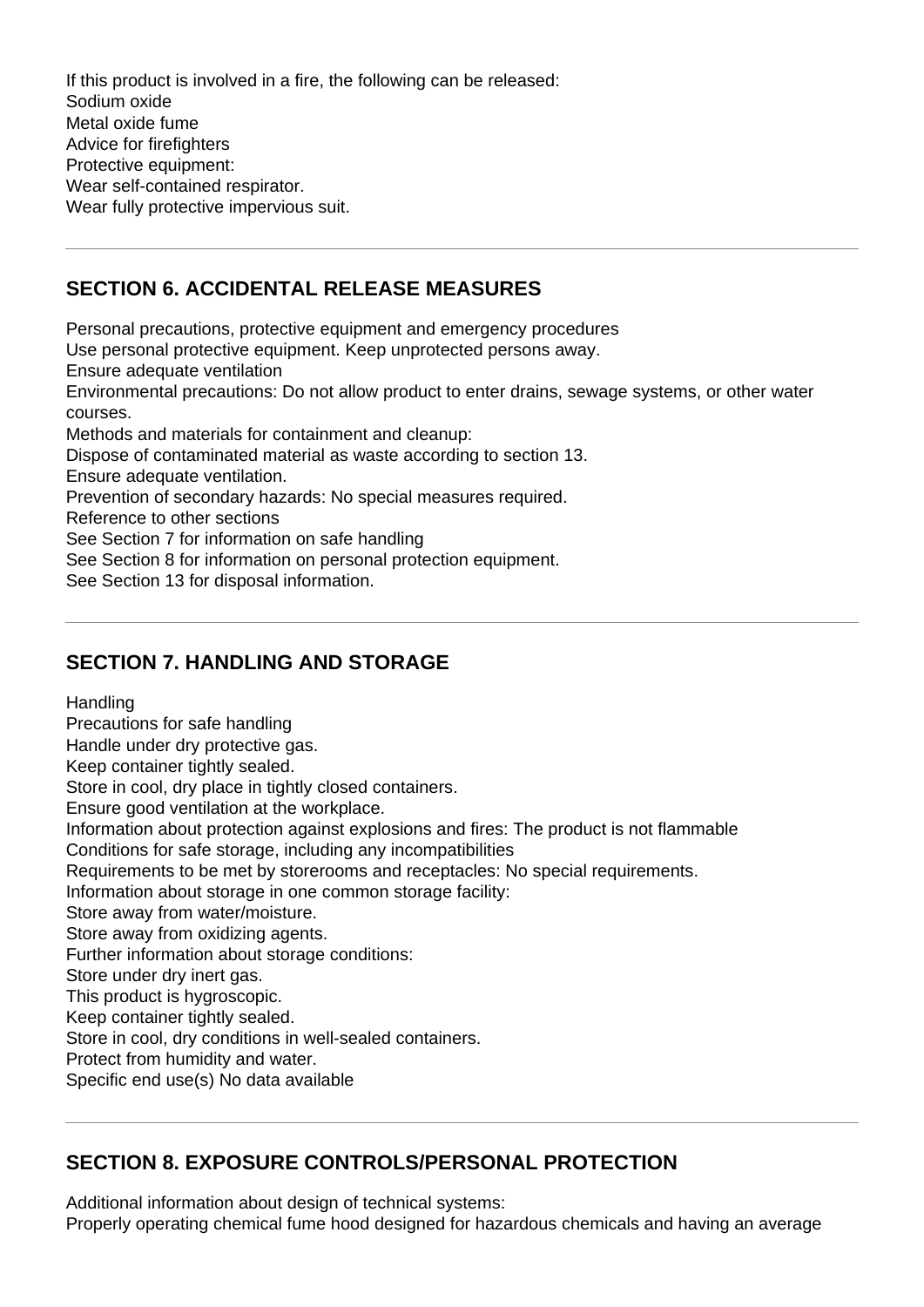face velocity of at least 100 feet per minute. Control parameters Components with limit values that require monitoring at the workplace: 7631-95-0 Sodium molybdenum oxide (100.0%) PEL (USA) Long-term value: 5 mg/m<sup>3</sup> as MO TLV (USA) Long-term value:  $0.5 \text{ mg/m}^3$ as Mo; respirable fraction Additional information: No data Exposure controls Personal protective equipment Follow typical protective and hygienic practices for handling chemicals. Keep away from foodstuffs, beverages and feed. Remove all soiled and contaminated clothing immediately. Wash hands before breaks and at the end of work. Maintain an ergonomically appropriate working environment. Breathing equipment: Use suitable respirator when high concentrations are present. Recommended filter device for short term use: Use a respirator with type N95 (USA) or PE (EN 143) cartridges as a backup to engineering controls. Risk assessment should be performed to determine if airpurifying respirators are appropriate. Only use equipment tested and approved under appropriate government standards. Protection of hands: Impervious gloves Inspect gloves prior to use. The selection of suitable gloves not only depends on the material, but also on quality. Quality will vary from manufacturer to manufacturer. Material of gloves Nitrile rubber, NBR Penetration time of glove material (in minutes) No data available Eye protection: Safety glasses Body protection: Protective work clothing.

## **SECTION 9. PHYSICAL AND CHEMICAL PROPERTIES**

Information on basic physical and chemical properties Appearance: Form: Powder or crystalline solid Color: White Odor: Odorless Odor threshold: No data available. pH: N/A Melting point/Melting range: 687 °C (1269 °F) Boiling point/Boiling range: No data available Sublimation temperature / start: No data available Flammability (solid, gas) No data available. Ignition temperature: No data available Decomposition temperature: No data available Autoignition: No data available. Danger of explosion: No data available. Explosion limits: Lower: No data available Upper: No data available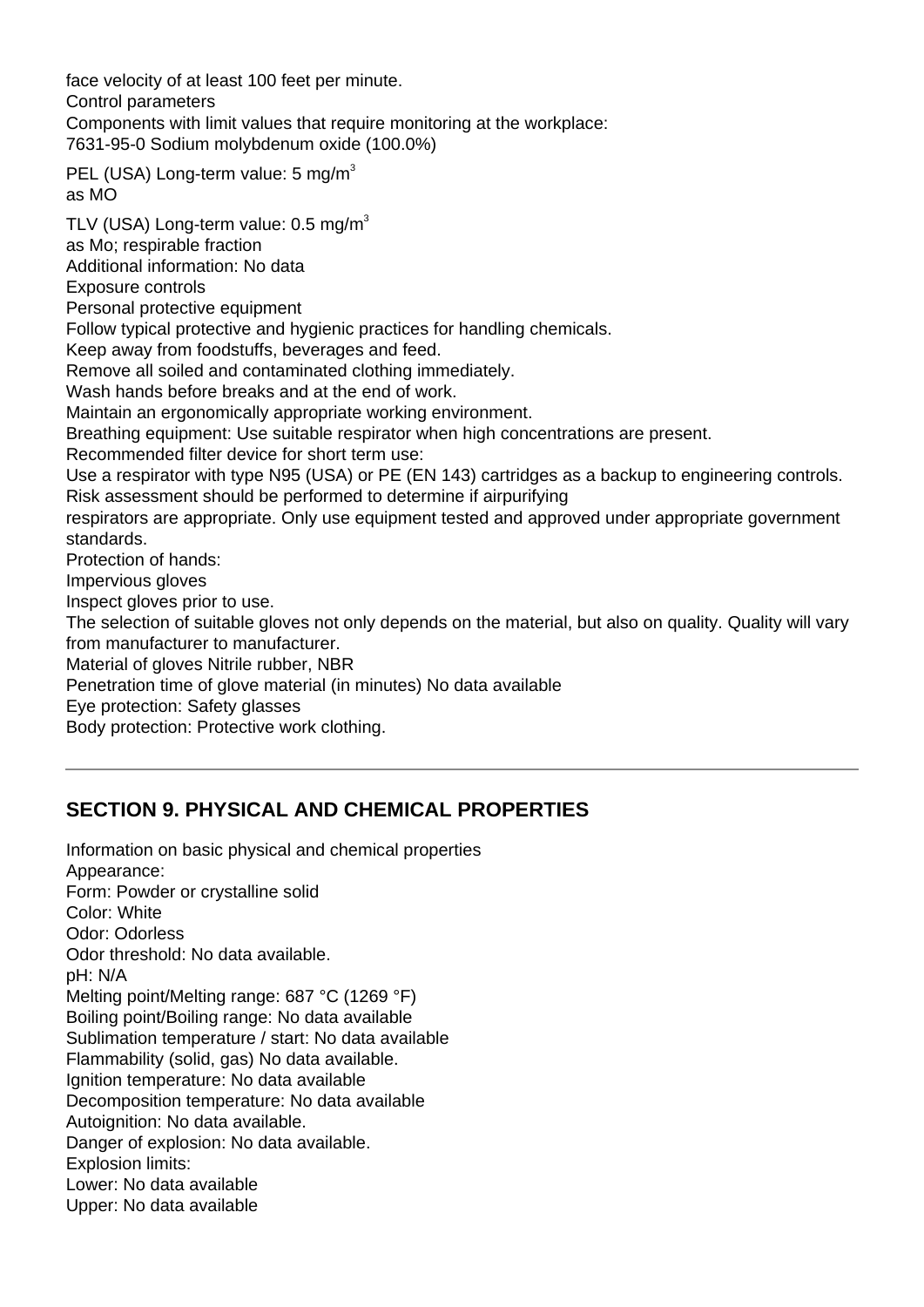Vapor pressure: N/A

Density at 20 °C (68 °F): 3.72 g/cm<sup>3</sup> (31.043 lbs/gal) Relative density No data available. Vapor density N/A Evaporation rate N/A Solubility in / Miscibility with Water at 20 °C (68 °F): 650 g/l Soluble Partition coefficient (n-octanol/water): No data available. Viscosity: Dynamic: N/A Kinematic: N/A Other information No data available

#### **SECTION 10. STABILITY AND REACTIVITY**

Reactivity No data available Chemical stability Stable under recommended storage conditions. Thermal decomposition / conditions to be avoided: Decomposition will not occur if used and stored according to specifications. Possibility of hazardous reactions Reacts with strong oxidizing agents Conditions to avoid No data available Incompatible materials: Water/moisture Oxidizing agents Hazardous decomposition products: Sodium oxide Metal oxide fume

## **SECTION 11. TOXICOLOGICAL INFORMATION**

Information on toxicological effects Acute toxicity: Harmful if inhaled. The Registry of Toxic Effects of Chemical Substances (RTECS) contains acute toxicity data for this substance. LD/LC50 values that are relevant for classification: Oral LD50 4000 mg/kg (rat) Inhalative LC50/4H >2080 mg/m3/4H (rat) Skin irritation or corrosion: May cause irritation Eye irritation or corrosion: May cause irritation Sensitization: No sensitizing effects known. Germ cell mutagenicity: The Registry of Toxic Effects of Chemical Substances (RTECS) contains mutation data for this substance. Carcinogenicity: No classification data on carcinogenic properties of this material is available from the EPA, IARC, NTP, OSHA or ACGIH. Reproductive toxicity: The Registry of Toxic Effects of Chemical Substances (RTECS) contains reproductive data for this substance. Specific target organ system toxicity - repeated exposure: No effects known. Specific target organ system toxicity - single exposure: No effects known. Aspiration hazard: No effects known.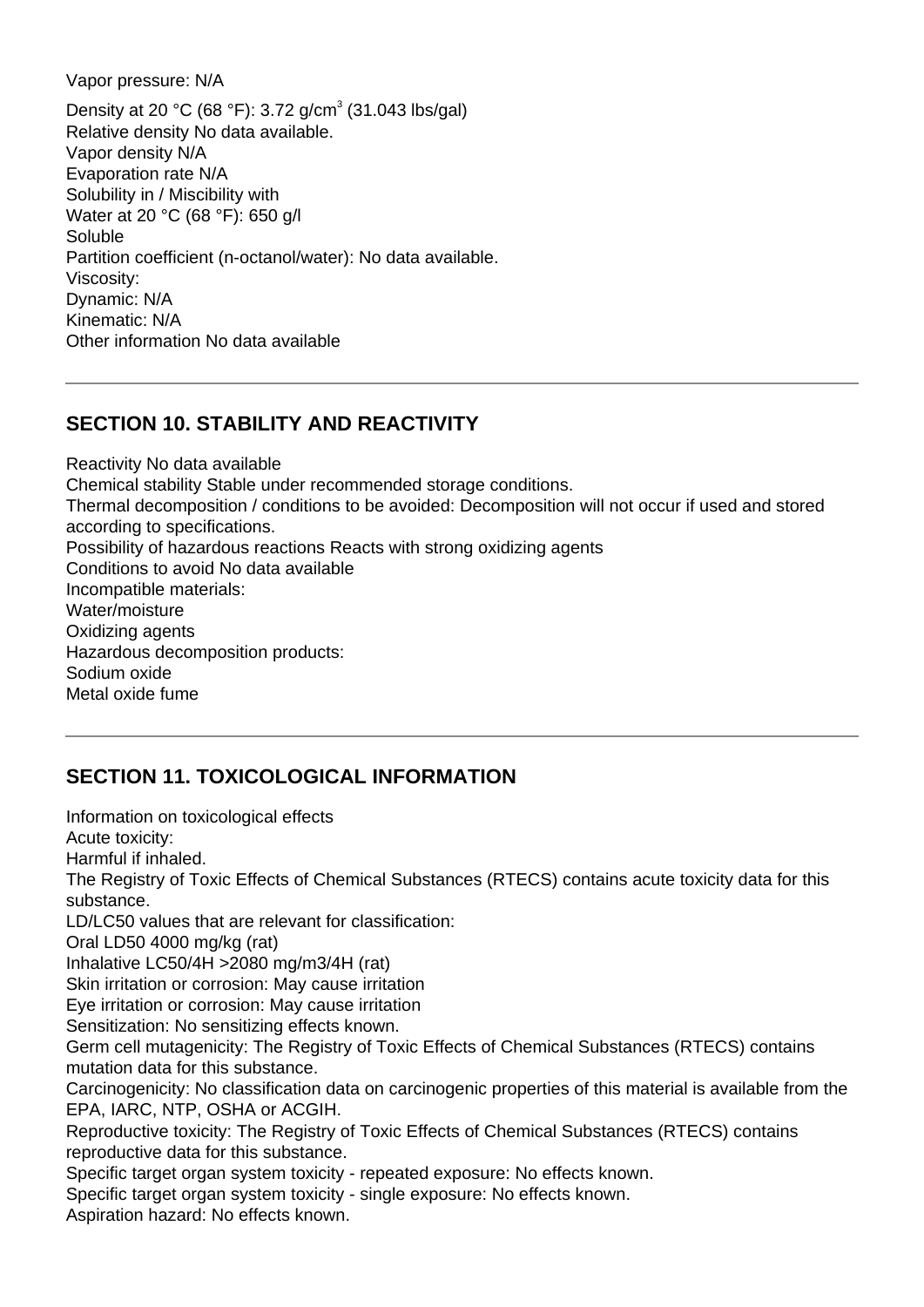Subacute to chronic toxicity: The Registry of Toxic Effects of Chemical Substances (RTECS) contains multiple dose toxicity data for this substance.

Additional toxicological information: To the best of our knowledge the acute and chronic toxicity of this substance is not fully known.

#### **SECTION 12. ECOLOGICAL INFORMATION**

**Toxicity** 

Aquatic toxicity: No data available Persistence and degradability No data available Bioaccumulative potential No data available Mobility in soil No data available Additional ecological information: Do not allow undiluted product or large quantities to reach groundwater, water courses, or sewage systems. Avoid transfer into the environment. Results of PBT and vPvB assessment PBT: N/A vPvB: N/A Other adverse effects No data available

#### **SECTION 13. DISPOSAL CONSIDERATIONS**

Waste treatment methods Recommendation Consult official regulations to ensure proper disposal. Uncleaned packagings: Recommendation: Disposal must be made according to official regulations. Recommended cleansing agent: Water, if necessary with cleansing agents.

#### **SECTION 14. TRANSPORT INFORMATION**

UN-Number DOT, ADN, IMDG, IATA N/A UN proper shipping name DOT, ADN, IMDG, IATA N/A Transport hazard class(es) DOT, ADR, ADN, IMDG, IATA Class N/A Packing group DOT, IMDG, IATA N/A Environmental hazards: N/A Special precautions for user N/A Transport in bulk according to Annex II of MARPOL73/78 and the IBC Code N/A Transport/Additional information: DOT Marine Pollutant (DOT): No UN "Model Regulation": -